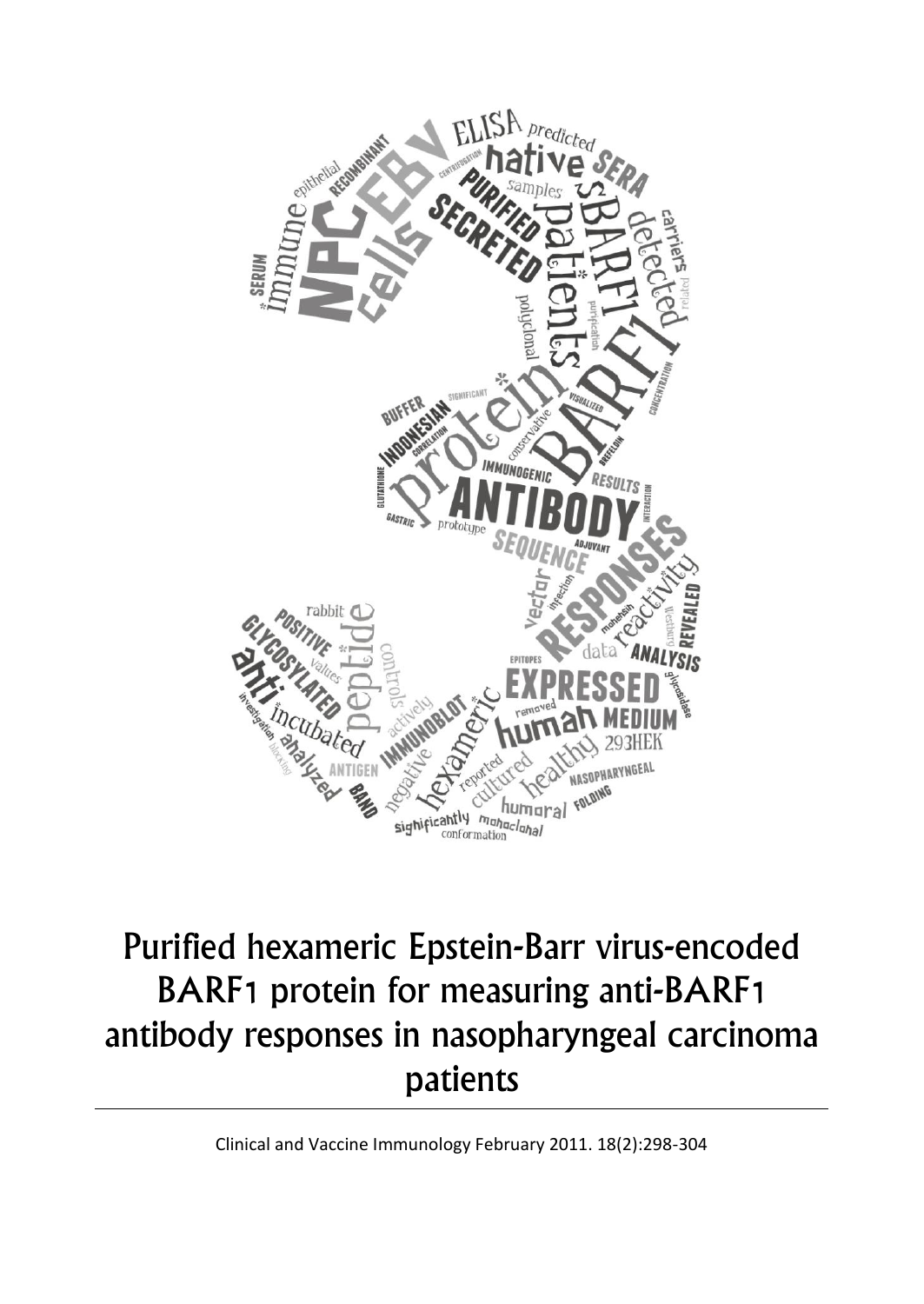# Purified hexameric Epstein-Barr virus-encoded BARF1 protein for measuring anti-BARF1 antibody responses in nasopharyngeal carcinoma patients

EK Hoebe $^1$ , SH Hutajulu $^2$ , J van Beek $^3$ , DK Paramita $^2$ , AE Greijer $^1$  and JM Middeldorp $^1$ .

1: VU University medical center, Department of Pathology, Amsterdam, The Netherlands,

2: Gadjah Mada University, Yogyakarta, Indonesia.

3: Current address: RIVM, Bilthoven The Netherlands

# **Abstract**

WHO type III nasopharyngeal carcinoma (NPC) is highly prevalent in Indonesia and 100 % associated with Epstein-Barr virus (EBV). NPC tumor cells express viral proteins, including BARF1, which is secreted and is considered to have oncogenic and immune-modulating properties. Recently, we found conserved mutations in the BARF1 gene in NPC isolates. This study describes the expression and purification of NPC-derived BARF1 and analyzes humoral immune responses against prototype BARF1 (B95-8) and purified native hexameric BARF1 in serum of Indonesian NPC patients (n=155) compared to healthy EBV-positive (n=56) and EBVnegative (n=16) individuals.

BARF1 (B95-8) expressed in Escherichia coli and baculovirus as well as BARF1-derived peptides, did not react with IgG or IgA antibodies in NPC. Purified native hexameric BARF1 protein isolated from culture medium was used in enzyme linked immunosorbent assay (ELISA) and revealed relatively weak IgG and IgA responses in human sera, although it had strong antibody responses to other EBV proteins. Higher IgG reactivity was found in NPC patients (P=0.015) than in regional Indonesian controls or EBV-negative individuals (P<0.001). IgA responses to native BARF1 were marginal. NPC sera with the highest IgG responses to hexameric BARF1 in ELISA showed detectable reactivity with denatured BARF1 by immunoblotting.

In conclusion, BARF1 has low immunogenicity for humoral responses and requires native conformation for antibody binding. The presence of antibodies against native BARF1 in the blood of NPC patients provides evidence that the protein is expressed and secreted as a hexameric protein in NPC patients.

# Introduction

Epstein-Barr virus (EBV) is a human gammaherpesvirus with tropism for B lymphocytes and epithelial cells. EBV infection occurs worldwide, and about 90 % of the world population is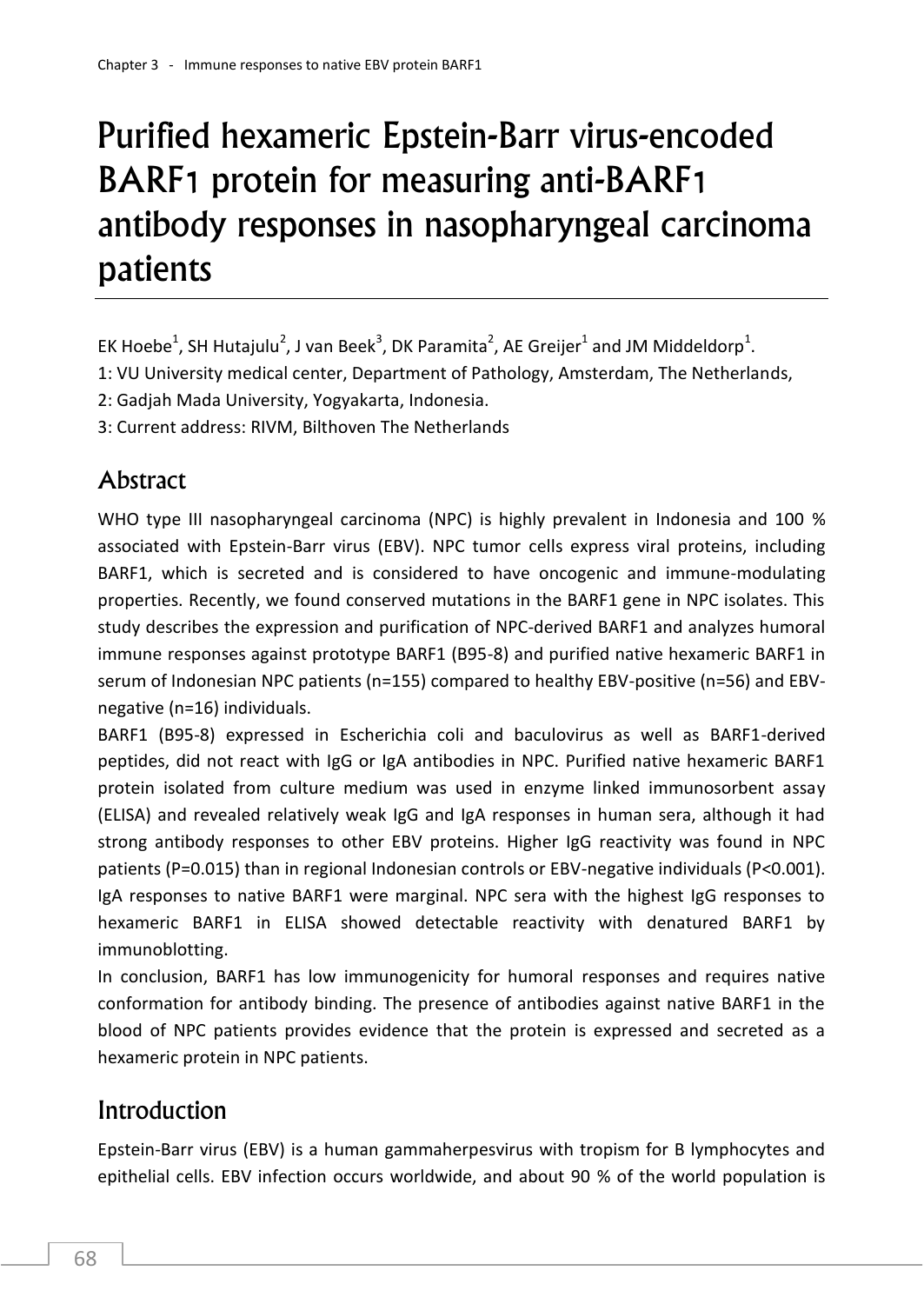persistently infected. EBV is etiologically linked to several lymphoid and epithelial malignancies, with the latter including most undifferentiated and poorly differentiated nasopharyngeal carcinomas (NPC) (WHO type II and III, respectively) (1,2) and about 10 % of gastric adenocarcinomas (GC) worldwide (3-5). NPC has a well-defined geographical distribution, and is particularly prevalent in Southeast Asia. Both genetic and dietary influences are thought to be important in NPC etiology (6,7). NPC shows latency type II EBV transcription in all tumor cells, with expression of the noncoding small RNAs EBER1 and -2 (EBER1/2), BamHI A rightward transcripts (BARTs), and Epstein-Barr nuclear antigen 1 (EBNA1) (8,9). Latent membrane protein 1 (LMP1) and LMP2 are more heterogeneously expressed (10-13). Furthermore, transcription of an additional viral gene in BamHI-A rightward frame 1 (BARF1) was described previously (14-17). BARF1 mRNA is exclusively expressed in EBV-positive carcinomas and is absent from EBV-positive lymphomas (18-20). However, it can be activated by switching on the viral lytic cycle (21,22). Direct demonstration of BARF1 protein expression in carcinoma tissue has proven extremely difficult, although one report described its presence in NPC tumor extracts (23). Recently, it was shown that BARF1, lacking the first 20 amino acids, is actively secreted (24-26) and BARF1 protein was detected in sera of NPC patients in amounts of 500 to 5000 ng/ml, but not in healthy EBV carriers (27).

The functions assigned to BARF1 are diverse. BARF1 has been shown to have transforming activity and to prevent senescence (28-30) and apoptosis (31,32). Secreted BARF1 protein (sBARF1) has been reported to have mitogenic activity on human B cells and primary monkey kidney epithelial cells (33). A possible role for sBARF1 as an immune modulating protein was suggested, since Fc-tagged BARF1 protein was able to act as an antagonist for macrophage colony stimulating factor (M-CSF) (34,35). Parts of the BARF1 protein are homologous to the Ig superfamily of receptors, and a small domain has homology with the T cell receptor costimulatory molecule CD80 (36-38). However, the exact function of the secreted BARF1 protein in EBV-related carcinoma is still under investigation.

Nasopharyngeal carcinomas are characterized by a significant infiltrate of CD4+ and CD8+ Tcells (39). Therefore, BARF1 is expected to trigger immune responses. Indeed T cell responses against BARF1 derived peptides were recently detected in NPC patients opening options for immune therapy (40). However, lymphocytes obtained from the NPC tumor environment are functionally impaired (41), suggesting local immune modulation, which may be linked to BARF1. Antibody-dependent cellular cytotoxicity against BARF1-transfected Raji cells using sera of NPC patients has been described (42). Unfortunately the study does not agree with the more recent knowledge of rapid and complete secretion of BARF1. Aberrant EBV serology is commonly used to support NPC diagnosis and provides an affordable approach for population screening (43,44). Antibodies targeting the BARF1 protein could be used as a new diagnostic tool to identify NPC patients.

In this study we analyze the humoral immune response to BARF1 protein in a large group of Indonesian NPC patients. Here we employ a BARF1 sequence as found in NPC with 2 conservative mutations, V29A and H130R, which are not considered to affect the three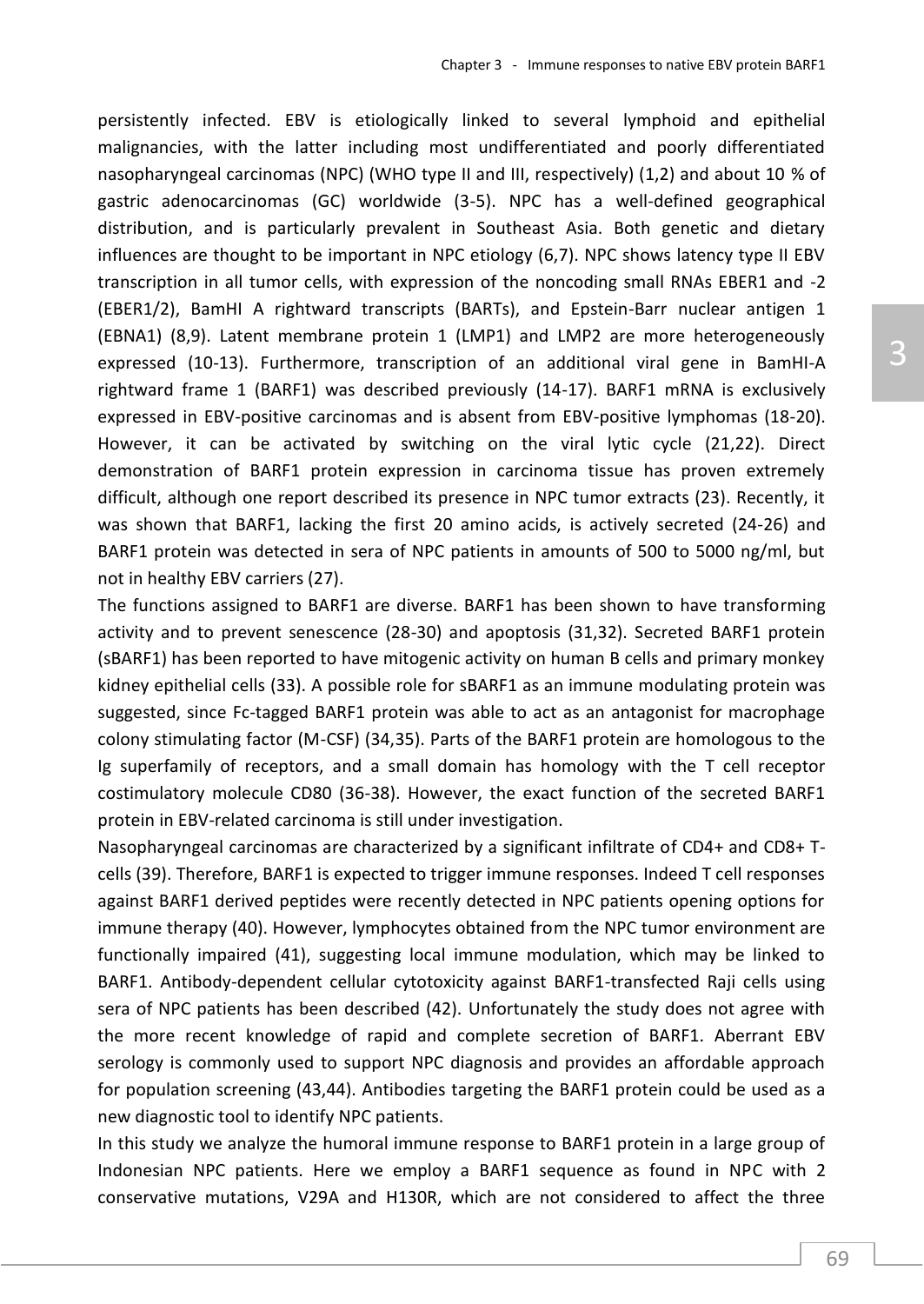dimensional (3D) structure significantly (45). This protein was expressed in human 293 cells and purified as a hexameric protein. The use of "native" hexameric BARF1 protein proved to be essential in detecting anti-BARF1 antibody responses in NPC patients.

## Materials and methods

Sera from NPC patients and healthy EBV carriers. Serum panels from histologically confirmed NPC patients (n=155) were collected at the Department of Ear, Nose, and Troat (ENT), Dr. Sardjito General Hospital, Yogyakarta, Indonesia. NPC sera were taken prior to treatment. NPC staging was done by ENT examination and computed tomography (CT)-scan and classified according to the 1996 Union International Cancer Control (UICC) classification. Sera from EBV-positive healthy individuals (n=56) were obtained from the Indonesian Red-Cross blood bank, Yogyakarta, Indonesia, and the archives of the VU University Medical Center, Department of Pathology, respectively, and have been extensively characterized (46-49). EBV negative sera (n=16) were collected from healthy individuals in the Netherlands.

Plasmids. The B95-8 prototype BARF1 sequence was obtained from JY cells by PCR and cloned into the pCRScript vector (Stratagene, Agilent Technologies, Amstelveen, Netherlands). Subsequently, the sBARF1 B95-8 sequence (amino acid [aa] 21 to aa 221) was cloned into the pHTA donor vector, adding a 6 His-tag N-terminally (BARF1-His vector). In addition, the sBARF1 sequence (aa21 to aa221) was cloned into the pGEX 4T-3 vector (Amersham Biosciences, GE Healthcare, Diegem, Belgium) adding a glutathione S- transferase (GST)-tag (BARF1-GST vector). A consensus BARF1 DNA sequence from an Indonesian NPC patient was obtained from S. Hutajulu (45). This BARF1 sequence differs from B95.8 at positions 29 (valine to alanine) and 130 (histidine to arginine) and was used for construction of the BARF1 expression vector pcDNA-BARF1. The amplification product was cloned into a pcDNA4/TO vector (Invitrogen, Breda, Netherlands) (referred to below as native sBARF1).

Cell culture. 293HEK cells were cultured in Dulbecco's modified Eagle's medium (DMEM); an EBV-negative NPC-derived cell line, Hone1, was cultured in RPMI medium (Lonza, Breda, Netherlands); and the gastric cancer cell line, AGS, in HAM's nutrient mixture F12 (Sigma-Aldrich, Zwijndrecht, Netherlands) at 37°C and 5 % CO2 in a humidified atmosphere. All media contained 10 % fetal calf serum (FCS), 100 units/ml penicillin (PEN), 100  $\mu$ g/ml streptomycin (STR), 2 mM L-glutamine, and 50 µM β-mercaptoethanol. After stable transfection with pcDNA-BARF1, 293HEK-BARF1 cells were cultured under selection with 95 µg/ml phleomycin (Zeocin). Spodoptera frugiperda (Sf9) insect cells were cultured in Sf-900 II SFM with L-glutamine medium (Invitrogen) at 27°C.

BARF1 protein expression and purification. Recombinant baculovirus (BARF1-His vector) was produced as described previously (50). BARF1-GST was generated by inducing pGEX-BARF1 transformed Escherichia coli by 10 mM isopropyl-β-D-thiogalactopyranoside (IPTG) for 4 h and purified with glutathione-Sepharose (Pharmacia, GE Healthcare) as described by the manufacturer. NPC-derived human-secreted BARF1 (native-sBARF1) protein was produced by stable transfection of 293HEK cells with the pcDNA-BARF1 vector using Lipofectamine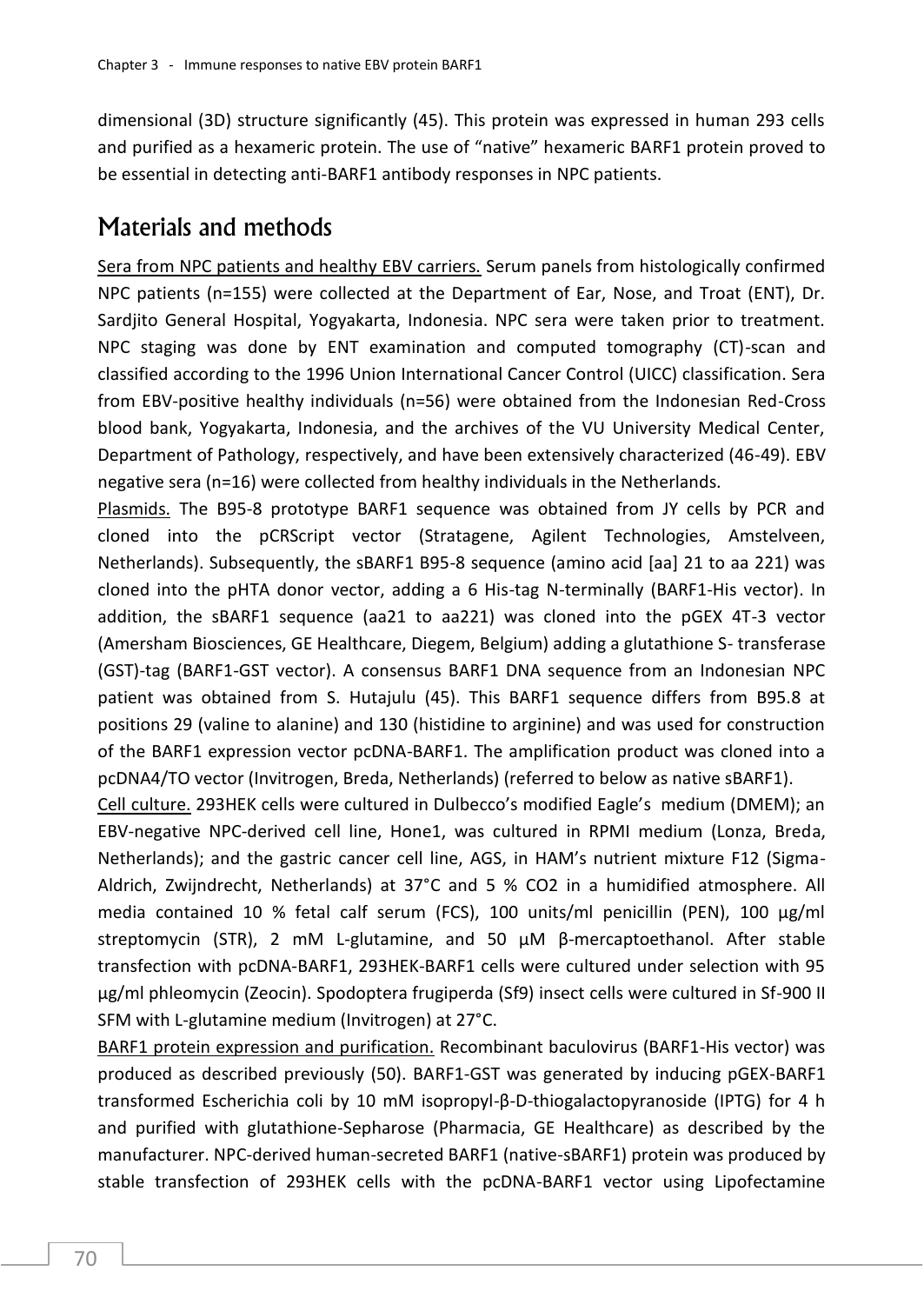(Invitrogen). For protein production, cells were washed twice with phosphate buffered saline (PBS) and serum-free medium was added for 24 h, after which the medium was harvested. Medium (300 ml) was diluted 1:1 in binding buffer (20 mM Tris, pH 7.4, 0.5 M NaCl) and incubated for 1 h with 10 ml concanavalin A bead slurry (Sigma-Aldrich). After being washed, BARF1 was eluted with 500 mM methyl-alpha-D-glucopyranoside in binding buffer. Multiple elutions were concentrated to 1 ml with a Centriprep 50 device (Millipore, Amsterdam, Netherlands) and loaded onto a 25 ml Superdex-200 Sepharose size-exclusion column (Pharmacia, GE Healthcare). Fractions containing sBARF1 were pooled, and dialyzed against PBS overnight at 4°C. The protein concentration was determined by using a BCA Protein Assay kit (Pierce, Thermo Fisher Scientific, Etten Leur, Netherlands).

Synthetic peptides. Antigenic peptide epitopes of sBARF1 were derived by computer prediction techniques, as described previously (51-53), using high scores for hydrophilicity, flexibility, and β-turn probability. Peptides named BARF1 N peptide (aa40-79), M peptide (aa151-188) and C peptide (aa187-221) (Figure 1A) were synthesized with a peptide synthesizer (433A; Applied Biosystems, Nieuwerkerk a/d IJssel, Netherlands) using 9 fluorenylmethoxy carbonyl (Fmoc) amino acids purchased from Bachem. Peptides were purified by reverse-phase high-performance liquid chromatography.

Monoclonal and polyclonal antibodies. Monoclonal antibodies (MAb) 4A6 and 6F4 were produced by immunization of mice with synthetic BARF1 C peptide. Polyclonal antibody (PAb) K150.3 was produced by immunization of rabbits with purified recombinant BARF1-His protein and administered in Freund's adjuvant. Guinea pig antibodies specific for defined domains of BARF1 (GPαC, GPαM, GPαN) were prepared by immunizing animals with synthetic BARF1 peptides, coupled to keyhole limpet hemocyanine and administered in Freund's adjuvant. Rabbit polyclonal antibodies to native BARF1 (PAb nativeBARF1) was produced by immunization of a rabbit with purified native sBARF1 from 293HEK-BARF1 cells and administered in Immacel-R adjuvant (Pickcell Laboratories BV, Amsterdam, Netherlands). SDS-PAGE and Western blot analysis. Cell samples were lysed in PBS containing 1 % Triton X-100 and protease inhibitor cocktail (Roche, Almere, Netherlands), and sonified. Cell debris was removed by centrifugation and the protein concentration was determined using a BCA Protein Assay kit. For sBARF1, the medium was harvested, and debris was removed by centrifugation. For reduced SDS-PAGE, samples were diluted in 2x loading buffer (BioRad, Veenendaal, Netherlands) with β-mercaptoethanol and heated for 5 min at 95°C. For non reduced SDS-PAGE, samples were diluted in 2x non reducing loading buffer (Biorad) and incubated for 10 min at room temperature (RT). The samples were run on a 12.5 % SDS-PAGE gel and either transferred to a Hybond ECL nitrocellulose membrane (GE Healthcare) or Coomassie stained with Instant Blue (Expedeon, Westburg, Leusden, Netherlands). After being blotted, the membrane was blocked in PBS containing 3 % nonfat dry milk for 1h at RT. Incubation with 4A6 primary antibody (1:100) in PBS containing 0.05 % Tween20 (PBST) with 5 % bovine serum albumin (BSA) was followed by IRDye800CW-conjugated secondary antibodies (1:1000) (Li-Cor, Westburg, Netherlands) in PBST containing 3 % milk. Nitrocellulose blots were visualized using the Odyssey Infrared Imaging System (Li-Cor).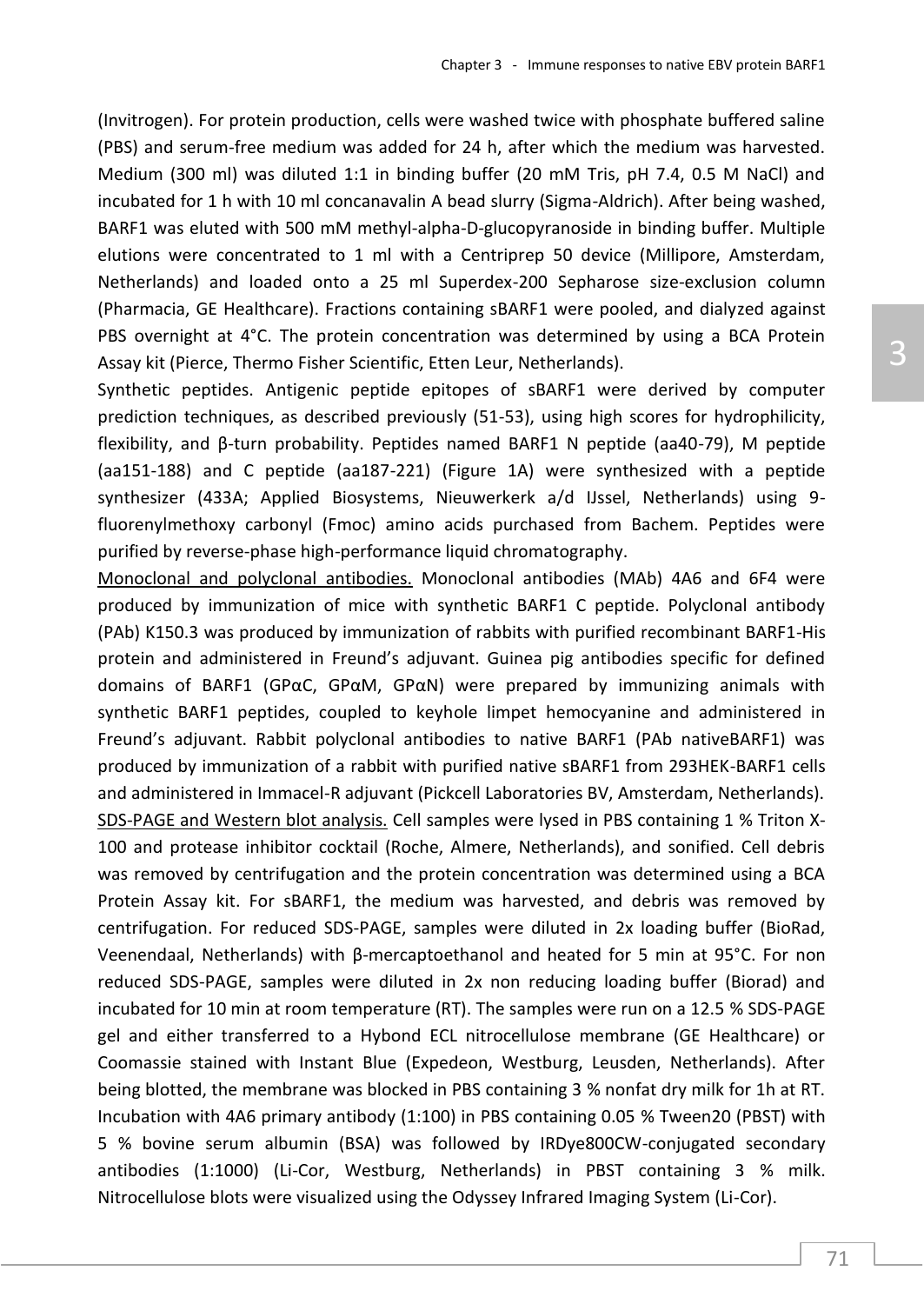Glycosylation and phosphorylation analysis. Denaturing buffer  $(1 \mu l)$  was added to 9  $\mu l$  of sBARF1-containing medium and placed at 95°C for 10 min. After cooling PNGase-F (NEB, Westburg, Netherlands), O-glycosidase, or neuraminidase (Sigma-Aldrich) and matching buffer were added and incubated for 90 min at 37°C. For blocking BARF1 secretion, cells were exposed for 24 h to either 3 µg/ml brefeldin-A or 50 µM monensin (Sigma-Aldrich). Phosphorylation of BARF1 was analyzed by immunoblotting using anti-phosphoserine (1:200; Sigma-Aldrich) and anti-phosphothreonine (1:1000; Cell Signaling Technology, Bioké, Leiden, Netherlands) antibodies.

EBV Immunoblotting. Viral capsid antigen (VCA) was produced in HH514 and EBV-VCA immunoblot strips were made as described previously (54). For detection of EBV antibodies, blotstrips were incubated with human sera (1:100). After 3 washes with PBST, the secondary antibody rabbit anti-human IgG (1:1000; Dako, Glostrup, Denmark) was added. After three washing steps in PBST followed by PBS, bands were visualized either using 0.06 % (wt/vol) 4 chloronaphthol (Sigma-Aldrich) and 0.01 % (vol/vol) H2O2 in PBS or with ECL+ detection reagent (Amersham).

Anti-BARF1 ELISA. Individual wells of Costar-9018 high binding 96-well enzyme linked immunosorbent assay (ELISA) plates (Corning, VWR, Amsterdam, Netherlands) were coated with 1  $\mu$ g/ml BARF1 peptide or 10  $\mu$ g/ml purified sBARF1 protein in 0.05 M NaHCO3 pH 9.6, overnight at 4°C, followed by blocking with 3 % BSA in PBS for 1h at 37°C. Serum samples were tested in duplicate; diluted 1:100 in PBS containing 0.05 % Tween, 0.1 % Triton X-100, 1 % BSA (PBS-TTB), and incubated for 1h at 37°C. After 4 washes with PBST, the plate was incubated with rabbit anti-human IgG (1:8000) or IgA (1:4000) in PBS-TTB and incubated for 1h at 37°C. After 4 washes with PBST, color was developed using TMB substrate (BioMerieux, Boxtel, Netherlands) and the optical density at 450 nm (OD450) was measured.

Data analysis. The Mann-Whitney test was performed with the SPSS statistical program and P-values under 0.05 were considered significant. SPSS was also used to calculate the Pearson correlation coefficient.

### **Results**

### Lack of antibody response against nonnative B95-8-derived recombinant BARF1 protein and BARF1 peptides.

Since BARF1 mRNA and BARF1 protein are abundantly expressed in NPC patients (55,56), antibody reactivity to BARF1 was evaluated as a potential new diagnostic marker. In a first approach to study BARF1-specific antibody reactivity in NPC patients by ELISA, BARF1 derived peptides with predicted antigenic domains were selected (Figure 1A). Antibodies were generated against the three selected synthetic peptides as well as against a purified fulllength baculovirus-encoded BARF1-His fusion protein expressed in insect cells. The antibodies reacted specifically in ELISA to their respective peptides (Figure 1B) and all reacted with extracts of BARF1-expressing insect cells by immunocytochemical staining and immunoblot analysis (data not shown). Antibodies raised against full length BARF1-His fusion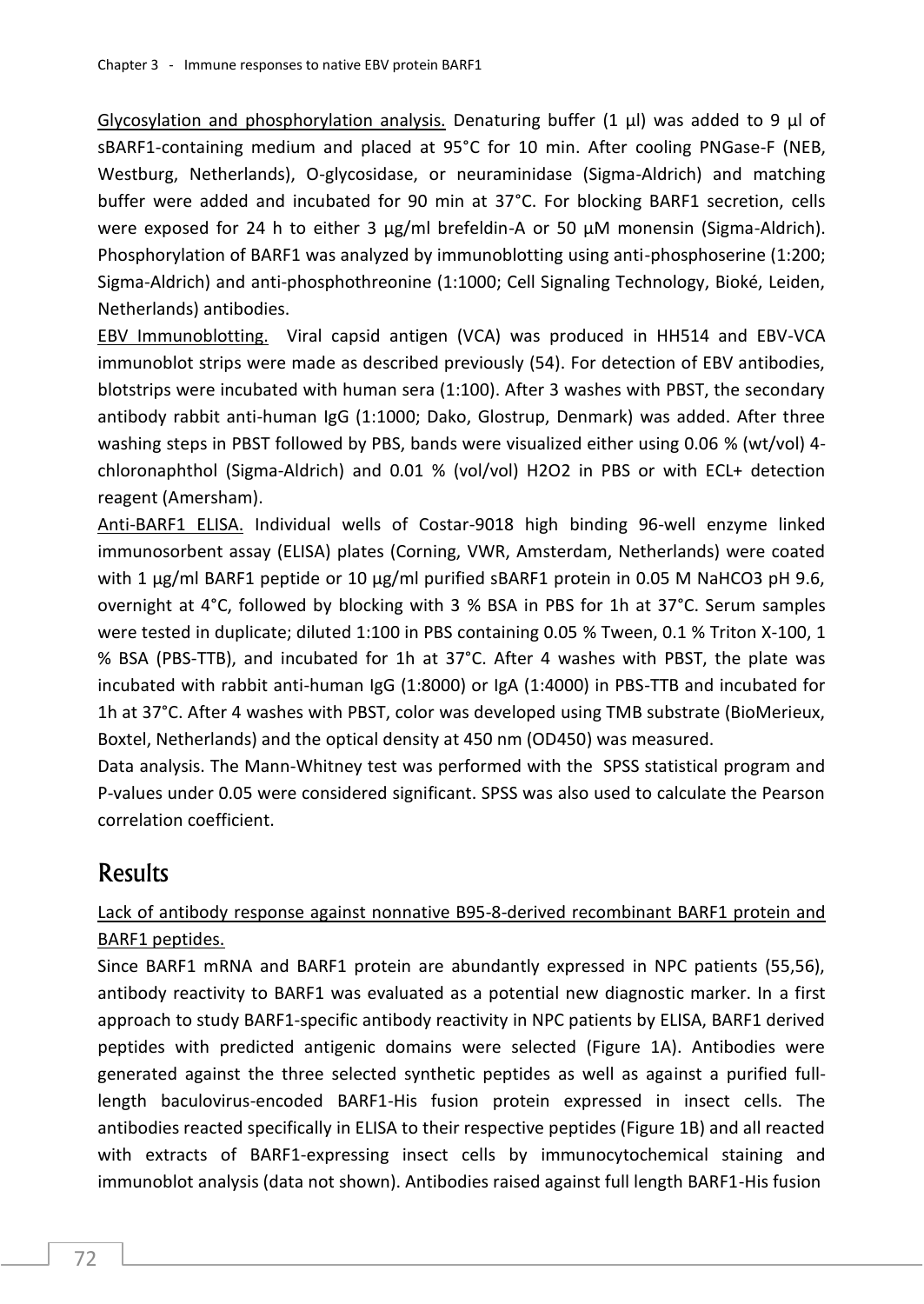

**Figure 1.** BARF1 (peptide) sequence and specific animal antibody reactivity against B95-8-derived recombinant BARF1 protein and antigenic peptides. [A] BARF1 sequence containing 2 common amino acid substitutions V29A and H130R, found in Indonesian isolates (boldface). Antigenic peptides designed by computer analysis, named N peptide (aa 40 to 79), M peptide (aa 151 tp 188) and C peptide (aa 187 to 221) are underlined. [B] Antibody reactivity to peptides measured in ELISA. Guinea pig antibodies against C peptide, M peptide, N peptide and mouse monoclonal anti-C peptide (4A6) specifically react to their target peptides. The rabbit polyclonal anti-BARF1-His (K150.3) binds to both C- and M peptides. Rabbit polyclonal antibody raised against the purified native sBARF1 reacts to the C peptide. [C] Antibody reactivity of healthy individuals and NPC patients to the BARF1 C peptide measured in IgG ELISA, showing slightly elevated levels in NPC patients. [D] IgG immunoblot analysis of 3 representative NPC sera with BARF1-His expressed by the Sf9 insect cell expression system and BARF1-GST expressed by E.Coli. HH514 derived viral capsid antigens were used as a positive control for EBV antibody presence in patient sera. Guinea pig anti-C peptide antibody [+] showed a clear band on the blot strips, but no BARF1 reactivity was detected in the patient sera despite the presence of diverse antibody responses to other EBV proteins, as visualized on the HH514 strips.

protein displayed a stronger reaction to the C-peptide. However, none of the human sera displayed a reactivity to any of the 3 peptides used, despite having abundant antibody reactivity with a wide range of EBV proteins and EBV peptide sequences (57-59). Only BARF1 C-peptide generated a minor IgG response in 9.5 % (4/42) of the NPC patient sera (Figure 1C).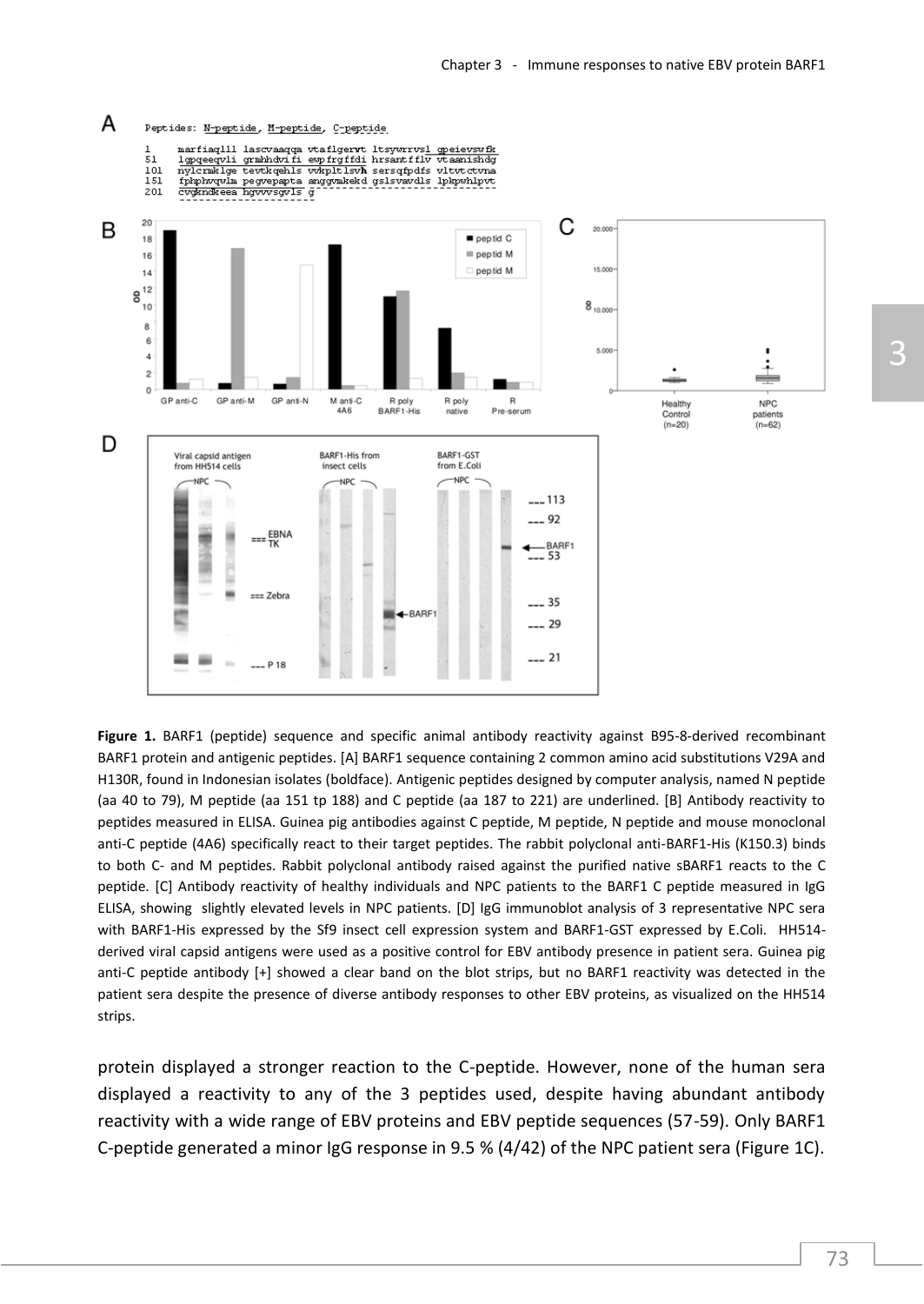In order to investigate whether human antibodies might be reactive against other determinants on BARF1, purified full-length BARF1-GST (E.coli) and BARF1-His (insect cells) were used in immunoblot analysis to probe for reactivity in sera of NPC patients (n=149). EBV-reactivity of sera on immunoblot strips with EBV VCA protein extracts revealed antibody response to multiple EBV proteins, i.e. EBNA1, EAd-TK, EAd-p47/54, ZEBRA and VCA-p18, as shown in (Figure 1D). Whereas BARF1-specific polyclonal control antibodies gave a clear staining pattern on the strips, no specific anti-BARF1 response was observed in any of the human serum samples analyzed using either using Sf9 insect cell BARF1-His, E.coli produced BARF1-GST, or the selected peptide antigens.

BARF1 peptides and BARF1-His or BARF1-GST proteins produced in nonhuman expression systems may not have the proper folding and conformation. Therefore, we subsequently focused on the use of an NPC-derived BARF1 sequence produced in a human cell background.

#### NPC-derived sBARF1 is secreted as a glycosylated hexameric protein from human cells.

Sequence analysis of the BARF1 gene revealed two prevalent amino acid substitutions (V29A and H130R) in Indonesian NPC patients, which were predicted to be conservative in nature, leading to only minor changes in protein folding (45). A stable NPC-derived BARF1-expressing 293HEK cell line was created. The expressed BARF1 protein was rapidly and completely secreted into the culture medium and was detected as a 27 to 29 kDa band under denaturing conditions by SDS-PAGE and Western blot analysis (Figure 2A) in agreement with previously reported data (60,61). Under nonreducing conditions, sBARF1 produced by 293HEK cells revealed a 160 to 180 kDa molecule representing the hexameric form of BARF1 (Figure 2A). Similar to the 293HEK system, BARF1 expressed transiently in Hone1 (NPC) and AGS (gastric carcinoma) cells was rapidly and completely secreted from the cells (data not shown). Earlier, BARF1 was described as a glycosylated protein (62,63). To analyze the glycosylation status of secreted BARF1 protein (sBARF1), selective glycosidase analysis was performed. Specific enzymes were used to remove O-linked sugar chains, N-linked sugar chains, and sialic endgroups of sBARF1 protein. PNGaseF cleavage created a major band shift (Figure 2B) indicating that sBARF1 contained high mannose N-linked glycosylation. Neuraminidase was used to cut off sialic endgroups from sugars, which resulted in a minor band shift (Figure 2B). O-Glycosidase can cut off a sugar group only when incubated together with neuraminidase. This combination demonstrates the presence of sialic acid endgroups, as well as O-linked glycosylation, in the BARF1 protein (Figure 2B). We conclude that HEK293-expressed sBARF1 is an N-linked glycosylated protein with additional O-linked glycosylic modifications carrying sialic endgroups.

Phosphorylation of secreted BARF1 protein was examined with anti-phosphothreonine and anti-phosphoserine monoclonal antibodies. Although a band was detected with BARF1 specific antibody (4A6), no band is observed with either phospho-specific antibodies (data not shown).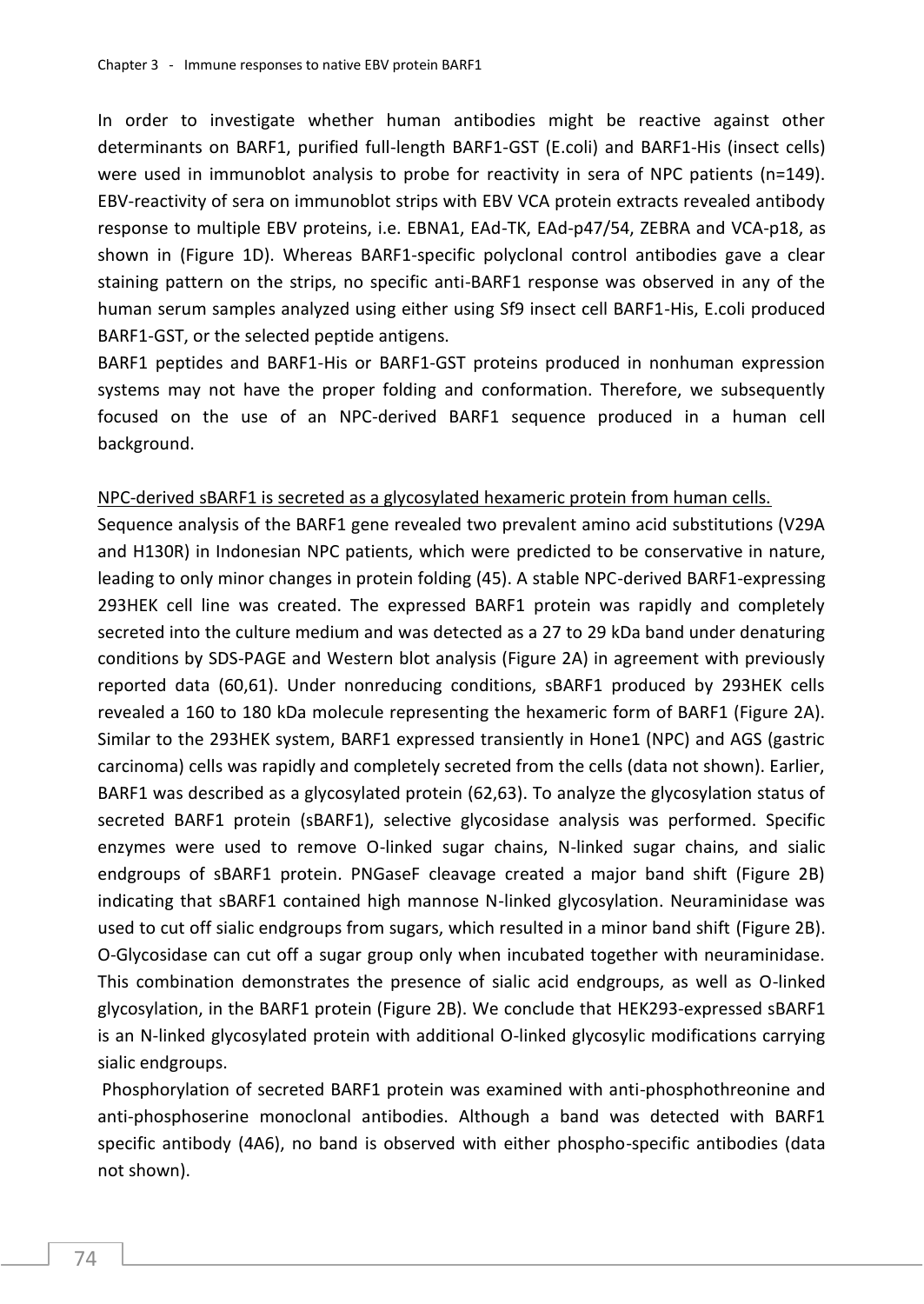BARF1 protein is rapidly and completely secreted, and therefore hardly any BARF1 was detected in 293 cell lysate (Figure 2C). To determine whether BARF1 is indeed secreted via the classical pathway, specific blockers were used. Blockage of BARF1 protein passage at specific stages in the secretory pathway was performed with brefeldin A, which disturbs the Golgi apparatus, and monensin, which halts glycoproteins in the endoplasmic reticulum (ER) (Figure 2D). Both reagents prevented BARF1 secretion into the medium and allowed protein accumulation inside BARF1-expressing cells (Figure 2C). Furthermore, brefeldin A and monensin resulted in BARF1 bands at lower molecular weight than BARF1 secreted in medium (Figure 2C) which can be explained by reduced glycosylation status.



Figure 2. BARF1 is secreted as a hexameric glycosylated protein from human HEK293 cells. [A] BARF1 is secreted as a hexamer in the culture supernatant of stably transfected 293HEK-BARF1 cells. Ten microliters of medium was mixed 1:1 with either reduced (R) or non-reduced (NR) loading buffer and separated by SDS-PAGE and Western blotting. A 29 -kDa and a 160-kDa band can be seen, representing the monomeric and the hexameric structures of sBARF1, respectively. [B] The glycosylation status of BARF1 in serum-free culture supernatant was determined by direct treatment with several glycosidases. PNGaseF cleaves high mannose N-linked sugar groups. Neuraminidase removes sialic acid groups and O-glycosidase cleaves O-linked sugar chains. The digested protein was loaded on an SDS-PAGE Western blot and detected using 4A6 anti-BARF1 antibody. [C] Manipulation of BARF1 secretion from HEK293 cells. Under normal growth conditions, hardly any BARF1 can be detected in 293HEK cell lysates; BARF1 is completely secreted in the culture supernatant. Treatment of cells with the transport blockers monensin (Mon) and brefeldin-A (BFA) retains sBARF1 in the cell lysate and almost completely blocks secretion into the culture medium. [D] Schematic overview of intercellular transport blockage by brefeldin-A and monensin. [E] Native-sBARF1 was purified from culture medium using ConA affinity chromatography followed by size exclusion chromatography and visualized by Coomassie staining as hexameric sBARF1(NR) and monomeric sBARF1(R). Purity of ~98 % was routinely reached in repeated experiments.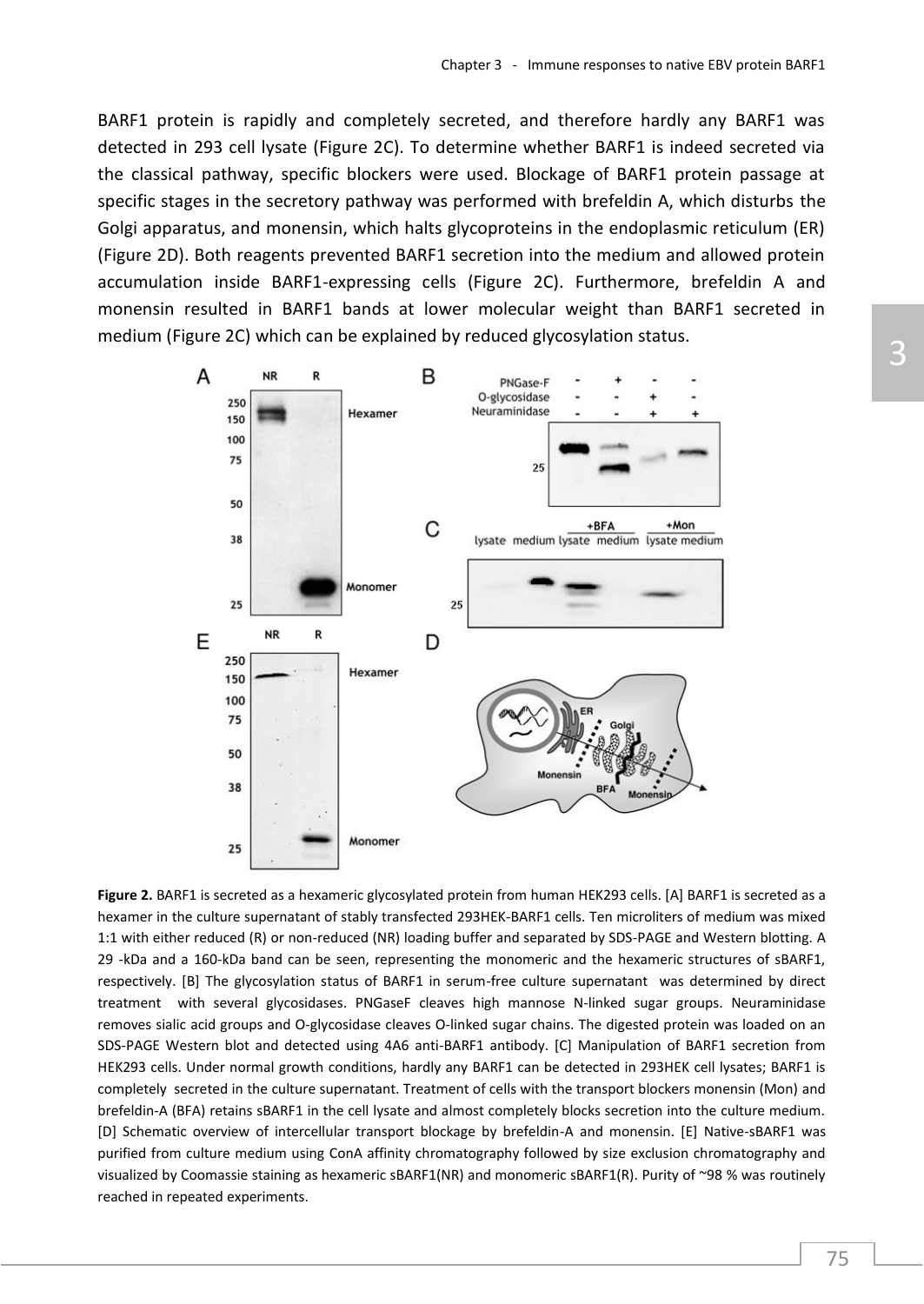

**Figure 3.** Low immune responses against native BARF1 in human sera. [A] IgG antibodies against native human sBARF1 detected by antibody capture ELISA. Data are shown as  $OD_{450}$  values for EBV-negative healthy donors (n=16), EBV-positive healthy donors (n=56) and NPC patients (n=155). [B] IgA antibodies against native human sBARF1 were detected by ELISA using EBV-negative healthy donors (n=15), EBV-positive healthy donors (n=57) and NPC patients (n=155). [C] Scatter plot of IgG anti-BARF1 versus IgG anti-EBNA responses. [D] Scatter plot of IgG anti-BARF1 versus IgG anti-VCAp18 responses. Filled circles, NPC patients; open circles, EBV-positive healthy donors; stars, EBVnegative healthy donors

#### Low antibody responses against native BARF1 exist in NPC patients.

HEK293-produced native sBARF1 protein containing proper glycosylation and hexameric folding was purified with concanavalin A and size exclusion chromatography and used to develop an antibody capture ELISA. The purity of the hexameric native sBARF1 was over 98 % as was shown by Coomassie staining (Figure 2E). Pure native sBARF1 protein was used to develop an antibody capture ELISA. Optimization was performed with anti-BARF1 antibodies and controls (preimmune sera and non-EBV MAbs, as shown in Figure 1B). Subsequently, sera from Indonesian NPC patients (n=155), and healthy EBV-positive (n=55) and EBVnegative (n=16) Caucasian and Indonesian individuals were tested. A weak but clear IgG response against native sBARF1 was observed in NPC patients, which showed significantly higher reactivity than regional controls (P=0.015) and EBV negative individuals (P<0.001) (Figure 3A). Healthy Indonesian and Dutch EBV carriers had similar responses. To analyze whether anti-BARF1 responses were related to the level of humoral immunity to other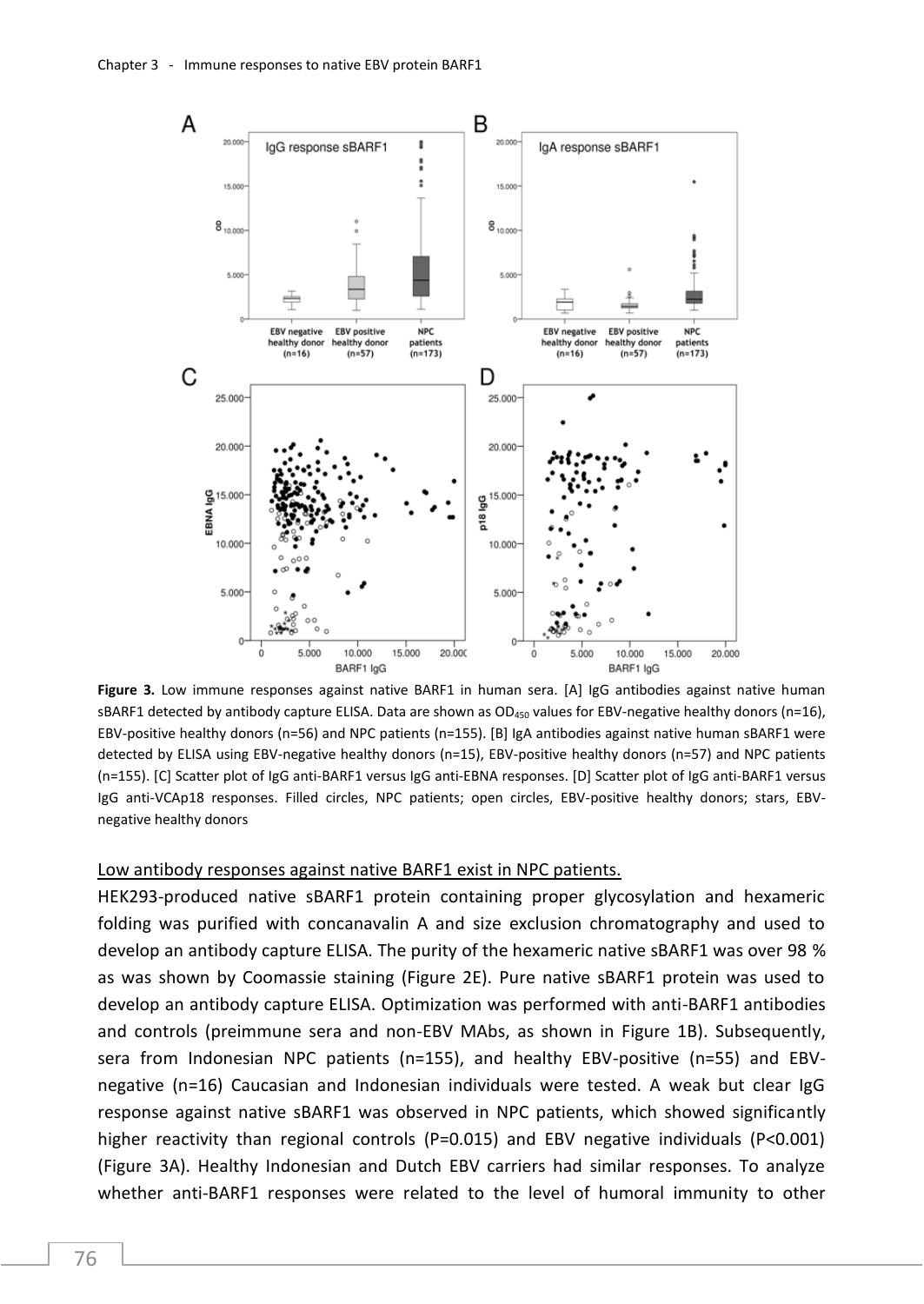immunodominant EBV proteins, we analyzed anti-VCA and anti-EBNA1 antibody responses in individual NPC patients. The results shown in Figure 3B and 3C reveal no correlation between these responses, indicating that anti-BARF1 antibodies are formed independently and at a relatively low level. Although in many NPC patients anti-BARF1 IgA was barely detectable, overall, NPC patients had significantly increased IgA levels against sBARF1 compared to the controls, albeit less pronounced than IgG responses (Figure 3A and D). Healthy EBV carriers were virtually devoid of anti-BARF1 responses as shown in Figure 3A. The proportion of patients with positive IgG-BARF1 test results who were correctly diagnosed with NPC by pathological examination (positive predictive value) was 100 %, but due the limited immunogenicity of BARF1 *in vivo*, many true PNC patients lack detectable anti-BARF1 responses, thus yielding a negative predictive value of 28 %.

The specificity of the response against native sBARF1 was analyzed by using immunoblot analysis. Immunoblot strips containing purified sBARF1 were incubated with sera from the strongest BARF1 responders in ELISA. A thin BARF1 band was visible for some sera. Only with considerable overexposure was a BARF1 band visualized with most of the sera (Figure 4), confirming the low-immunogenic nature of BARF1 protein. The staining intensities of the sera on immunoblots did not correlate with OD450 values in antibody capture ELISA, suggesting alternative epitopes may be detected by both techniques (data not shown).



**Figure 4.** Immunoblot confirmation of specific antibody responses to native sBARF1. Native sBARF1 was loaded on a reduced SDS-PAGE gel, blotted to nitrocellulose, and cut into strips. Sera from the highest responders in the NPC patient panel and control sera were analyzed at 1:100 dilution. (C) 4A6 anti-BARF1 antibody was used as a positive control. A band at the correct height was detected with most of the selected NPC patient sera only upon considerable overexposure (minutes) when using ECL visualization. The 4A6 signal was revealed in a few seconds.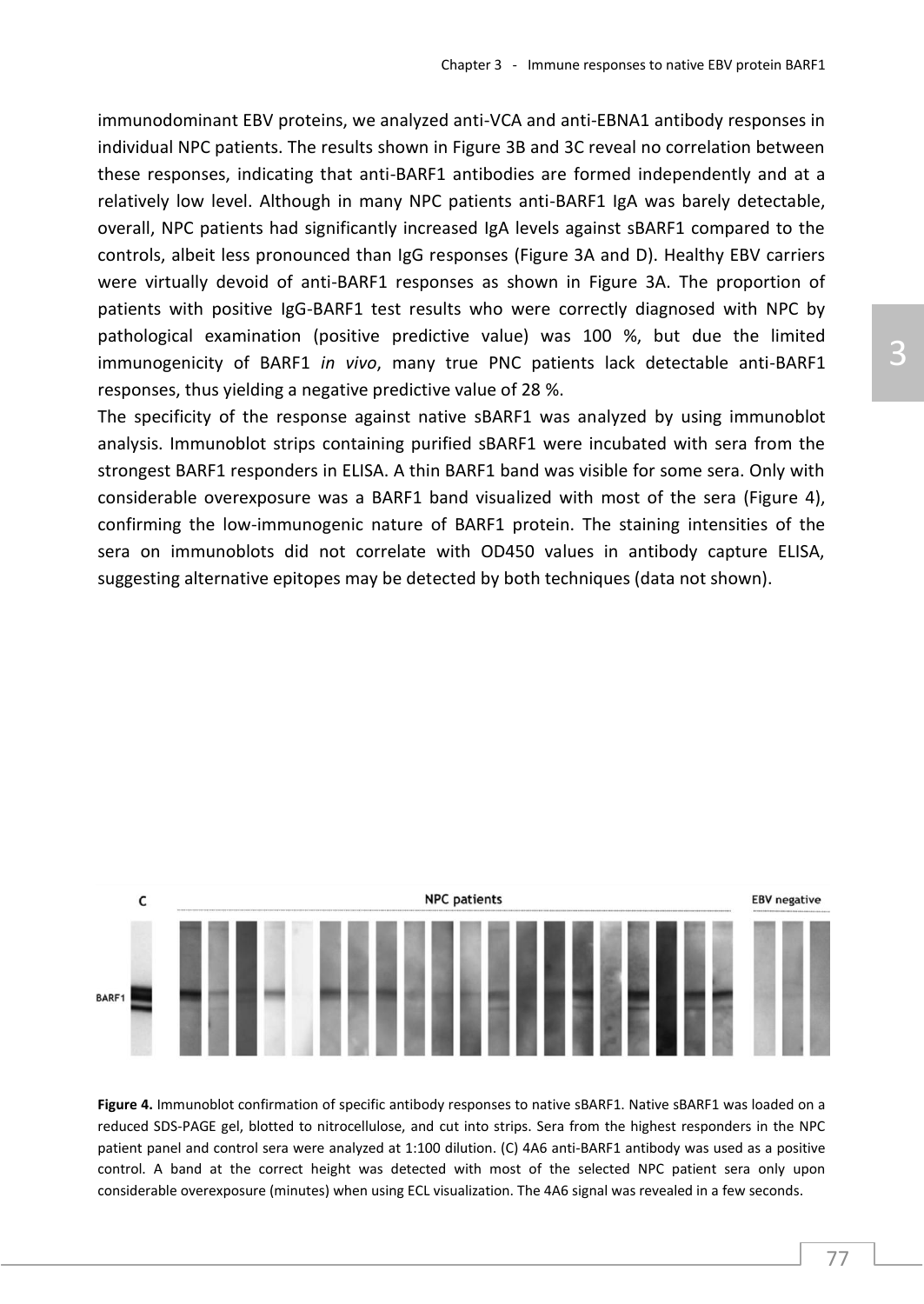### **Discussion**

Since transcription of the EBV BARF1 gene was found to be selectively associated with EBV related malignancies of epithelial origin, substantial research has been done to determine its function and potential role in EBV driven carcinogenesis. Recently, BARF1 was considered a diagnostic marker, since it was reported to be actively secreted from BARF1-expressing cells in model systems (64,65). Secreted BARF1 protein was also detected in sera of NPC patients (66). However, the abundance of BARF1 protein in patient sera, as suggested by Houali et al., remains to be confirmed. The expression and secretion of BARF1 in human carcinoma suggest that BARF1 might trigger antibody responses. Using NPC-sequence sBARF1 from a human expression system, we showed in this study the presence of anti-BARF1 antibodies in NPC patients and healthy EBV positive individuals. Despite the use of native NPC-derived sBARF1, the anti-BARF1 antibody response remain low.

Initially, a recombinant B95-8 sequence derived BARF1 fusion protein expressed in bacterial and insect cell systems did not reveal any reactivity with human sera. Even in a sensitive ELISA, predicted antigenic peptides did not yield detectable anti-BARF1 responses despite excellent results for other EBV markers in our prior work (67-70). Peptide C is the only BARF1 domain that appeared to generate a minor humoral immune response as well as for the developed BARF1 monoclonal and polyclonal antibodies. These results favor the C terminus of BARF1 as the most immunogenic BARF1 domain.

Recently, Tarbouriech et al. provided direct evidence that the native form of secreted BARF1 was a glycosylated hexameric protein (71). Since insect cells and bacteria differ from human cells in folding and posttranslational modifications, the need arose for a human expression system of recombinant BARF1 protein, better reflecting the natural form. Sequence analysis of the EBV BARF1 gene of NPC patients revealed two amino acid changes compared to the generally used B95-8 BARF1 sequence (45). These amino acid changes are located at surfaceaccessible sites on the native BARF1 protein, and are suggested to yield only marginal changes in BARF1 protein folding compared to the B95-8 prototype but may affect antibody binding to native BARF1. This NPC-based BARF1 sequence was used for producing a human recombinant BARF1 (HEK293-BARF1). HEK293-BARF1 cells rapidly secrete the sBARF1 protein in the culture medium as a hexameric protein (72,73). The secreted BARF1 protein is N-linked and O-linked glycosylated, the latter also containing sialic acid modification at the termini. We were not able to confirm phosphorylation of sBARF1 protein, as was suggested previously (74).

Using purified native-sBARF1 protein in an antibody capture ELISA, we detected IgG antibody responses against BARF1 in some healthy EBV carriers and most NPC patients. NPC patients responded significantly more strongly to BARF1 than healthy controls (P=0.015). The presence of a weak response in EBV carriers can be explained by transcription of BARF1 during the lytic cycle in normal EBV infection. The IgA response to sBARF1 was low and difficult to detect.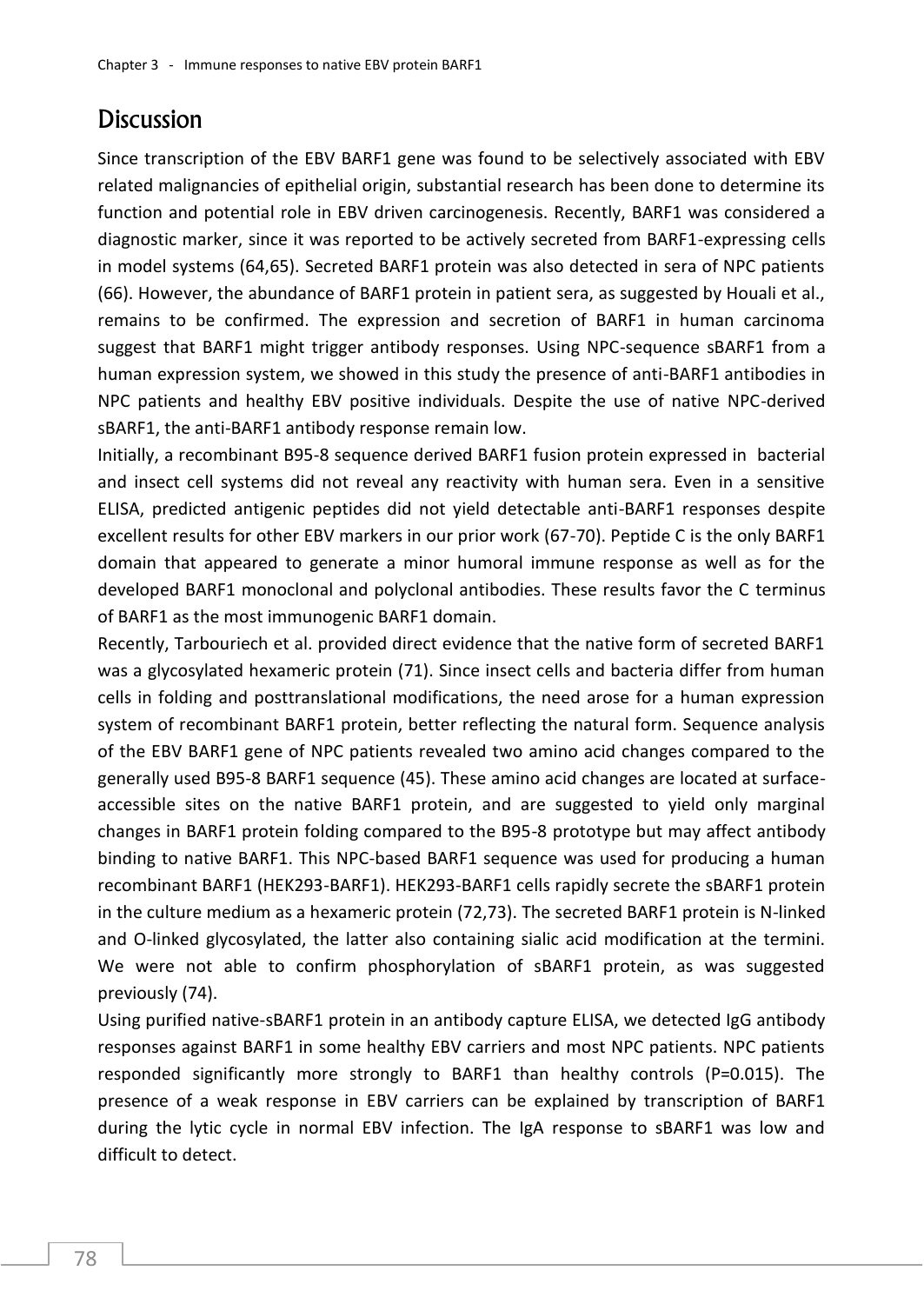Our data reveal BARF1 as a marginally immunogenic protein in patients with otherwise strong responses to alternative EBV proteins, such as VCA-p18, EBNA1 and Zebra. The observation that anti-BARF1 antibodies were mainly directed against conformational epitopes on purified native BARF1 protein suggests that BARF1 may circulate *in vivo* as a free hexameric protein, possibly interacting with M-CSF to modulate immune responses, an interaction that is only minimally interfered with by humoral immune responses.

### Acknowledgements

This project was financially supported by the Dutch Cancer Society Project VU2007-3776 and the Nuffic/Netherlands Fellowship Program (NFP-PhD 08/36).

We are grateful to Liesbeth Cairo, Floortje Krechting, and Bo van Kuijk for their technical assistance.

### Supplementary 1

| <b>B95-8 BARF1</b> | 5'-ATGGCCAGGTTCATCGCTCA-3'              | 5'-TTCTGGA   |
|--------------------|-----------------------------------------|--------------|
| BARF1-His          | 5'-tgtcccatggTCACCGCTTTCTTGGGTGAGCAG-3' | 5'-tgtcctcga |
| BARF1-GST          | 5'-GCGGGATCCCATGGCCAGGTTCATCGCT-3'      | 5'-GCGCGT(   |
| pcDNA-BARF1        | 5'-gctcggatccGCAATGGCCAGGTTCATCGC-3'    | 5'-gctcgaatt |

TACTT GTCGCAATAAA-3' gTTGCGACAAGTATCCAGAAACATAAACCCC-3' CGACTTATTGCGACAAGTATCCA-3' cTTATTGCGACAAGTATCCAGAAA-3'

## References

- 1. Klein G, Giovanella BC, Lindahl T, Fialkow PJ, Singh S, Stehlin JS: Direct evidence for the presence of Epstein-Barr virus DNA and nuclear antigen in malignant epithelial cells from patients with poorly differentiated carcinoma of the nasopharynx. Proc Natl Acad Sci U S A 1974;71:4737-41.
- 2. Raab-Traub N: Epstein-Barr virus in the pathogenesis of NPC. Semin Cancer Biol 2002;12:431-41.
- 3. Middeldorp JM, Brink AA, van den Brule AJ, Meijer CJ: Pathogenic roles for Epstein-Barr virus (EBV) gene products in EBVassociated proliferative disorders. Crit Rev Oncol Hematol 2003;45:1-36.
- 4. Seto E, Yang L, Middeldorp J, et al.: Epstein-Barr virus (EBV)-encoded BARF1 gene is expressed in nasopharyngeal carcinoma and EBV-associated gastric carcinoma tissues in the absence of lytic gene expression. J Med Virol 2005;76:82-8.
- 5. Young LS, Rickinson AB: Epstein-Barr virus: 40 years on. Nat Rev Cancer 2004;4:757-68.
- 6. Chang ET, Adami HO: The enigmatic epidemiology of nasopharyngeal carcinoma. Cancer Epidemiol Biomarkers Prev 2006;15:1765-77.
- 7. Yu MC, Ho JH, Lai SH, Henderson BE: Cantonese-style salted fish as a cause of nasopharyngeal carcinoma: report of a casecontrol study in Hong Kong. Cancer Res 1986;46:956-61.
- 8. Fahraeus R, Fu HL, Ernberg I, et al.: Expression of Epstein-Barr virus-encoded proteins in nasopharyngeal carcinoma. Int J Cancer 1988;42:329-38.
- 9. Young LS, Dawson CW, Clark D, et al.: Epstein-Barr virus gene expression in nasopharyngeal carcinoma. J Gen Virol 1988;69 ( Pt 5):1051-65.
- 10. Brooks L, Yao QY, Rickinson AB, Young LS: Epstein-Barr virus latent gene transcription in nasopharyngeal carcinoma cells: coexpression of EBNA1, LMP1, and LMP2 transcripts. J Virol 1992;66:2689-97.
- 11. Zheng X, Hu L, Chen F, Christensson B: Expression of Ki67 antigen, epidermal growth factor receptor and Epstein-Barr virusencoded latent membrane protein (LMP1) in nasopharyngeal carcinoma. Eur J Cancer B Oral Oncol 1994;30B:290-5.
- 12. Decaussin G, Sbih-Lammali F, de Turenne-Tessier M, Bouguermouh A, Ooka T: Expression of BARF1 gene encoded by Epstein-Barr virus in nasopharyngeal carcinoma biopsies. Cancer Res 2000;60:5584-8.
- 13. Stevens SJ, Verkuijlen SA, Hariwiyanto B, et al.: Diagnostic value of measuring Epstein-Barr virus (EBV) DNA load and carcinomaspecific viral mRNA in relation to anti-EBV immunoglobulin A (IgA) and IgG antibody levels in blood of nasopharyngeal carcinoma patients from Indonesia. J Clin Microbiol 2005;43:3066-73.
- 14. Stevens SJ, Verkuijlen SA, Hariwiyanto B, et al.: Noninvasive diagnosis of nasopharyngeal carcinoma: nasopharyngeal brushings reveal high Epstein-Barr virus DNA load and carcinoma-specific viral BARF1 mRNA. Int J Cancer 2006;119:608-14.
- 15. zur Hausen A, Brink AA, Craanen ME, Middeldorp JM, Meijer CJ, van den Brule AJ: Unique transcription pattern of Epstein-Barr virus (EBV) in EBV-carrying gastric adenocarcinomas: expression of the transforming BARF1 gene. Cancer Res 2000;60:2745-8.
- 16. Hayes DP, Brink AA, Vervoort MB, Middeldorp JM, Meijer CJ, van den Brule AJ: Expression of Epstein-Barr virus (EBV) transcripts encoding homologues to important human proteins in diverse EBV associated diseases. Mol Pathol 1999;52:97-103.
- 17. Wang Y, Luo B, Zhao P, Huang BH: Expression of Epstein-Barr virus genes in EBV-associated gastric carcinoma. Ai Zheng 2004;23:782-7.